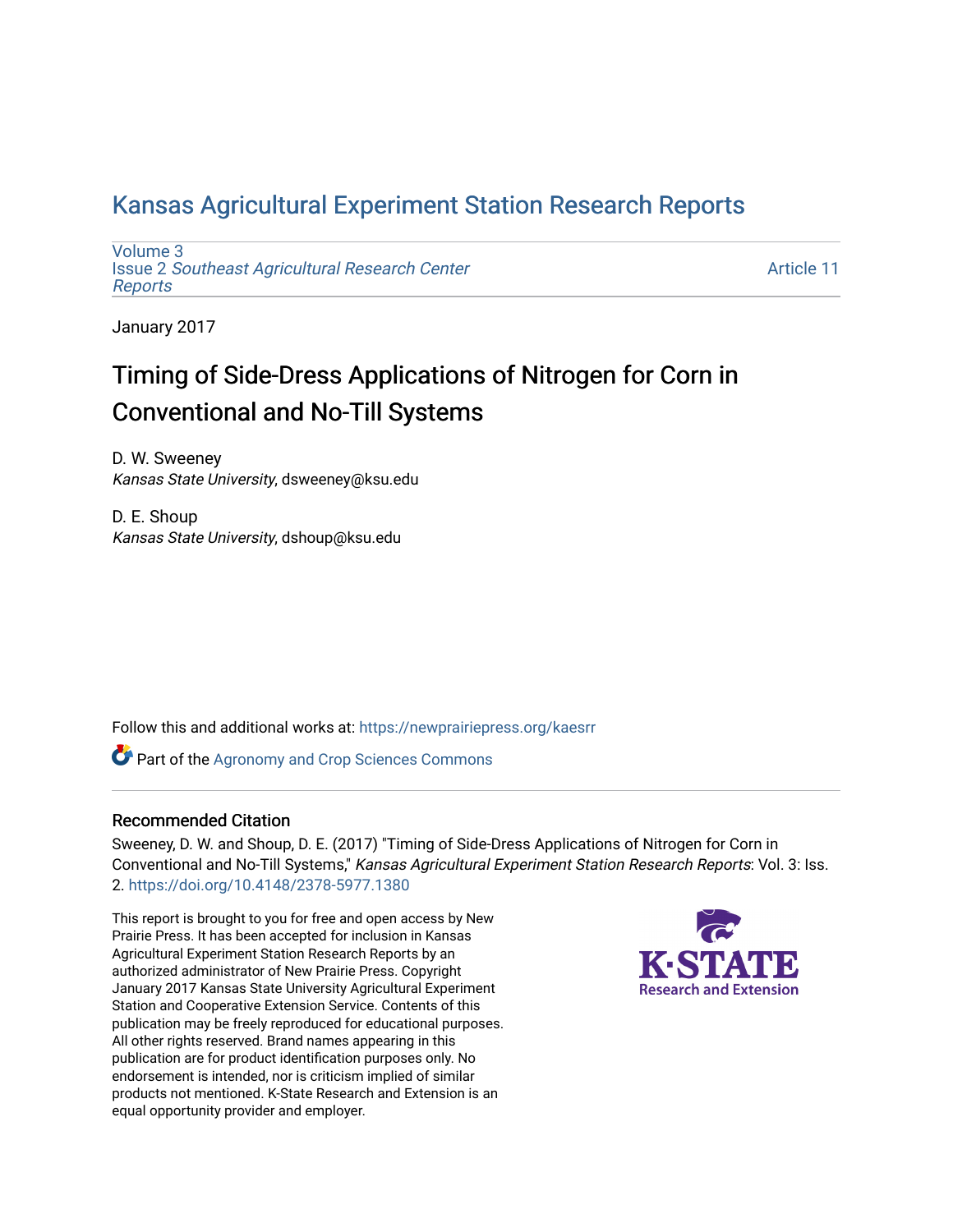### Timing of Side-Dress Applications of Nitrogen for Corn in Conventional and No-Till Systems

### Abstract

Corn yields were affected by tillage and nitrogen (N) side-dress options in 2016. Corn yields were 12% greater with conventional tillage than with no-till. Side-dress applications of N at V10 resulted in greater corn yield than side-dress N applications at V6.

### Keywords

nitrogen, side-dress, corn, tillage, no-till

### Creative Commons License



This work is licensed under a [Creative Commons Attribution 4.0 License](https://creativecommons.org/licenses/by/4.0/).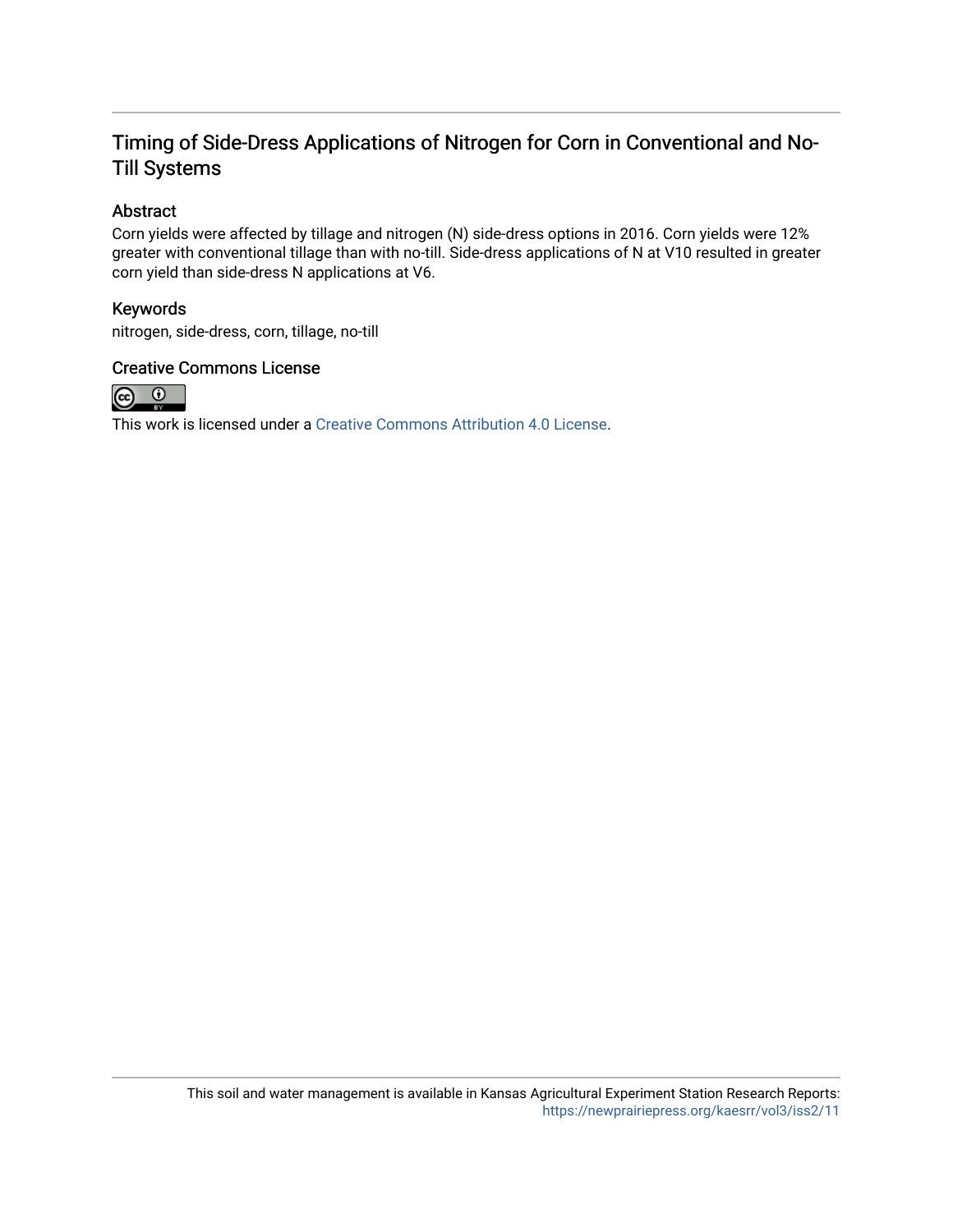

# 2017 SEARC Agricultural Research

# Timing of Side-Dress Applications of Nitrogen for Corn in Conventional and No-Till Systems

*D.W. Sweeney and D. Shoup*

### Summary

Corn yields were affected by tillage and nitrogen (N) side-dress options in 2016. Corn yields were 12% greater with conventional tillage than with no-till. Side-dress applications of N at V10 resulted in greater corn yield than side-dress N applications at V6.

## **Introduction**

Environmental conditions vary widely in the spring in southeastern Kansas. As a result, much of the N applied prior to corn planting may be lost before the time of maximum plant N uptake. Side-dress or split applications to provide N during rapid growth periods may improve N use efficiency while reducing potential losses to the environment. The objective of this study was to determine the effect of timing of side-dress N fertilization compared with preplant N applications for corn grown on a claypan soil.

## Experimental Procedures

The experiment was established in spring 2015 on a Parsons silt loam soil at the Parsons unit of the Kansas State University Southeast Agricultural Research Center. The experiment was a split-plot arrangement of a randomized complete block design with four blocks (replications). Whole plot tillage treatments were conventional tillage (chisel, disk, and field cultivate) and no-till. Sub-plot nitrogen treatments were six preplant/ side-dress N application combinations that include 1) a no-N control, 2) 150 lb N/a applied preplant, 3) 100 lb N/a applied preplant with 50 lb N/a applied at the V6 (sixleaf) growth stage, 4) 100 lb N/a applied preplant with 50 lb N/a applied at the V10 (ten-leaf) growth stage, 5) 150 lb N/a applied preplant with 50 lb N/a applied at the V6 growth stage, and 6) 150 lb N/a applied preplant with 50 lb N/a applied at the V10 growth stage. The N source for all treatments was liquid urea-ammonium nitrate (28% N) fertilizer. Preplant N fertilizer was applied on April 4, 2016, side-dress N at V6 on May 22, 2016, and side-dress N at V10 on June 6, 2016 to appropriate plots. Corn was planted on April 5 and harvested on August 29, 2016.

## Results and Discussion

In 2016, corn yielded 12 bu/a more with conventional tillage than with no-till (Table 1). Even though yield components were not significantly affected by tillage, the com-